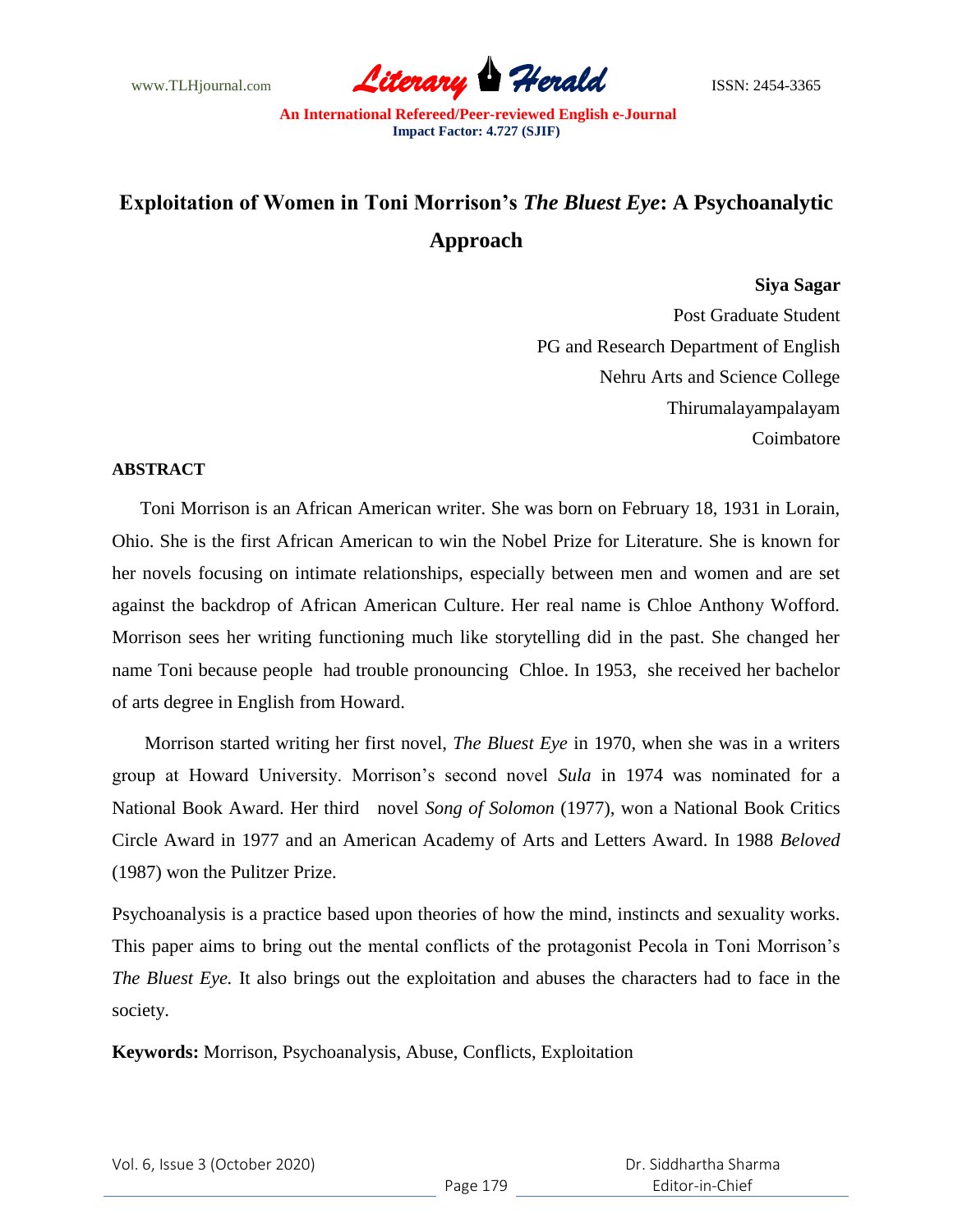

# SUMMARY

 Morrison"s first novel *The Bluest Eye* was published in the year 1970. The story is about an African American girl growing up during the Great Depression. The novel was banned in some places because of its sexually explicit content. The protagonist Pecola Breedlove equates beauty and social acceptance with whiteness; she therefore longs to have "blue eyes." Her story is told through the eyes of multiple narrators. Claudia MacTeer, a childhood friend with whom Pecola once lived is the main narrator. In the first section of novel (Autumn) nine-year-old Claudia introduces Pecola and explains why she is living with the MacTeers. The Breedloves are currently outdoors, or homeless, because Pecola"s father, Cholly, burned the family house down. The county placed Pecola with the MacTeer family until the Breedlove family is united. The second section (Winter) consists of two short vignettes. The first of these is narrated by Claudia, and in it she documents Pecola's fascination with a light-skinned black girl by the name of Maureen Peal. The second section focuses on Geraldine and Louis Junior, a young mother and son in Lorain, Ohio. The mother and the son bullies her calls her a "nasty little black bitch". The third section of the novel (Spring) is by far the longest which have four sections. In the first section Claudia and Frieda talk about how Mr. Henry, a guest staying with the MacTeers "picked at" Frieda, inappropriately touching her while her parents were outside. In the second and third section the reader learns about Pecola's parents, Pauline (Polly) and Cholly Breedlove.

 The fourth section (Summer) begins by delving into the personal history of Soaphead Church, a misanthropic Anglophile and self-proclaimed spiritual healer. The fourth and final section (Summer) takes place after Pecola loses her mind. In the beginning, Claudia and Frieda learn that Pecola has been impregnated by her father. The sisters hope that the baby will not die; they pray for it and even offer a sacrifice (a bicycle) to God. In the final moments of the novel, the adult Claudia tells the reader that Pecola gave birth prematurely and the baby did not survive.

#### PHYSICAL ABUSE

 In literature, incest is the sexual union between family members, with a wish to revolt against taboo or law, or with a desire to achieve the most intimate of all possible connections with

| Vol. 6, Issue 3 (October 2020) |  |  |
|--------------------------------|--|--|
|--------------------------------|--|--|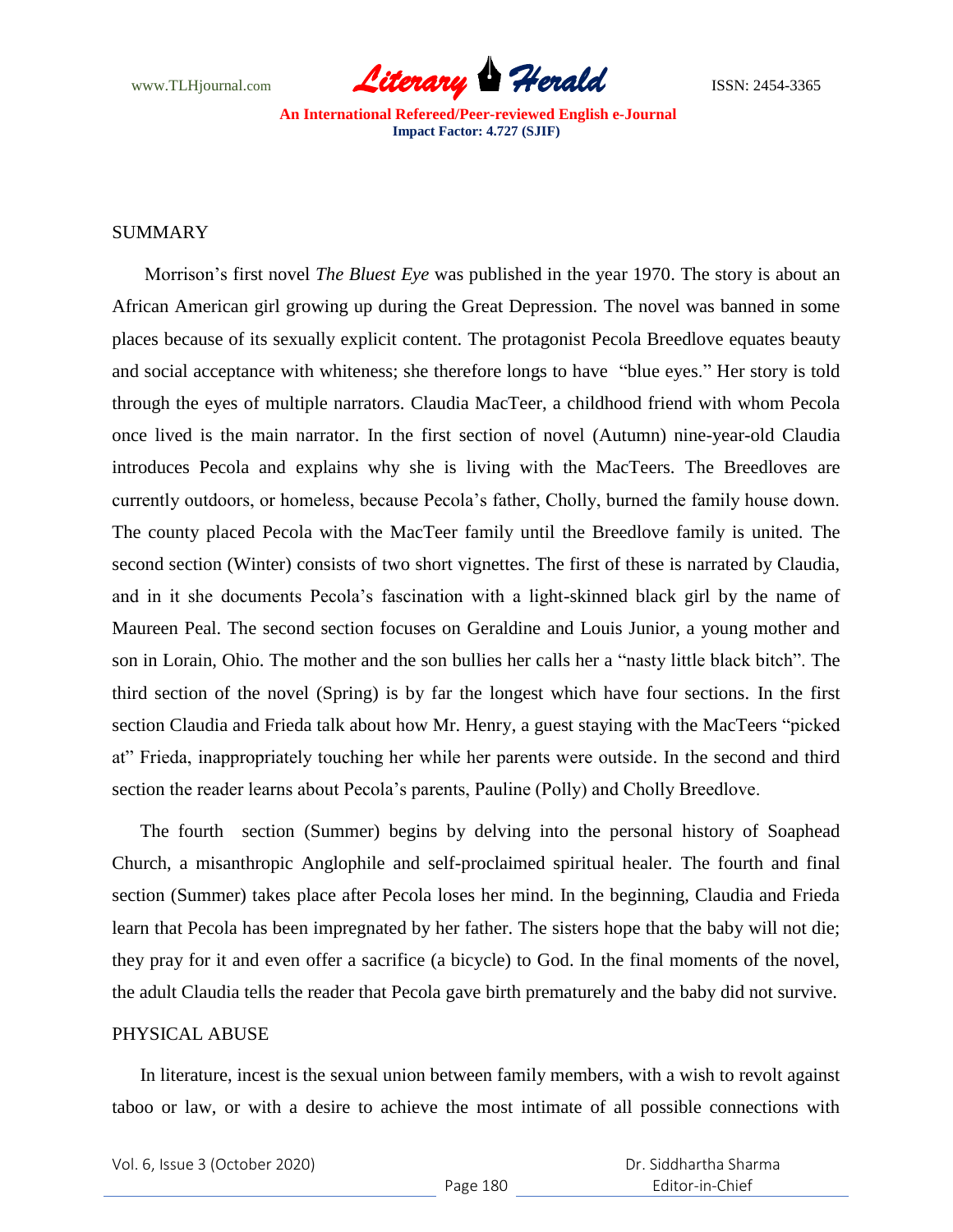

another being. Many literary works, mythology and the Bible, depict incestuous relationships. In general incest has been regarded as a taboo. Incestuous theme existed in literature ever since the beginning of time. The tragedy *Oedipus Rex* by Sophocles performed around 429 BC is the beginning in which Oedipus, the main character unknowingly having incestuous relationship with his mother Jocasta. Modern times created many criticisms regarding the incest plot of literary works. *The Bluest Eye* is an example. It was banned in a school because of its sexually explicit content.

 Incest relationship and sexually explicit content was shown through out the novel. Pecola was raped by her father. Cholly"s sexual experiences in the past bought him pain and hate for women though the narrator says at some point that Cholly and Pauline did had love for each other. Cholly wants Pecola to be a happy child. He didn"t know why Pecola wasn"t happy. He feels guilty for her misery and wanted to love her. But his love ended up as physical love which was actually rape. Pecola becomes pregnant by her father. For Cholly he was showing his love. But for already broken Pecola because for her deep desire for bluest eye and the experiences she had to face as a black girl, Cholly's action was a torture and it made her goes insane and she loses her child. We could also see Frieda molested by Mr. Henry a boarder who rents a room in the MacTeer family household. But Frieda handles the situation much better than Pecola. Pecola's mother is another victim of Cholly's abuse. Drunken Cholly physically hurts Polly whenever he is angry at the world. Polly endures her husband"s brutality even after knowing what he did to Pecola. She declares herself as a martyr of her marriage.

#### VERBAL AND EMOTIONAL ABUSE

 All those physical violence Pecola suffered creates a terrorising mental trauma. Emotionally she was abused. The whole world alienating her and not giving her a reason for living. Her mother ignored her even after she was assaulted by her father.

## "Please God…Please make me disappear"

This desire for vanishing demonstrates the state of her spirit's desperation. Her mother despised her for being ugly. She only loved the white child of the Polly"s employer. We can"t blame them because the society"s standard of beauty was white. Verbal abuse was another

Vol. 6, Issue 3 (October 2020)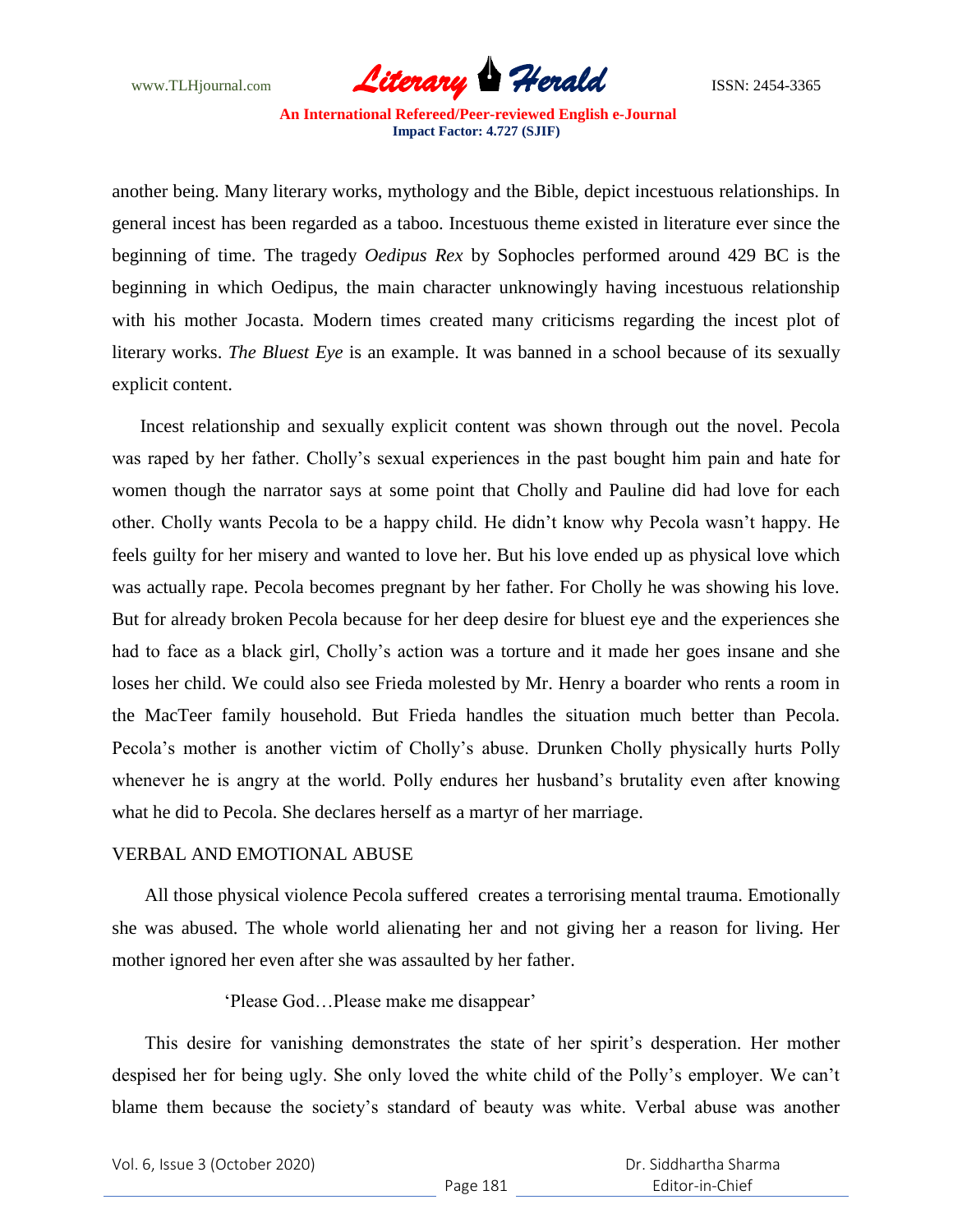

aspect. Pecola was verbally abused by her own people. She was called a "nasty little black bitch" by a mother and a son and they even bullies her.

"These here women you don"t have any trouble with. They deliver right away and with no pain. Just like horses. The young ones smiled a little'

 This was a violent and cruel statement made by a doctor when Pauline was giving birth to Pecola. It demonstrates up to where racism can go. We could clearly state that both Pecola, Cholly and Pauline were emotionally unstable due to their experiences from the society.

## **CONCLUSION**

 Morrison"s novel emphasize the argument that abuse has a detrimental effect. As a result of the abuses, such as physical abuse, ignorance, verbal abuse and sexual abuse being inflicted in Morrison"s The Bluest Eye left the children with feelings of rejection, mental instability, and impulsive acts of violence. The abuses displayed in various situations affected the feelings, mentality, and actions of the children throughout the novel. There are many ways to prevent these unfortunate events happened to the children in the possible future. First is to stop this violence from happening in the first place. Abuse is a complex problem rooted in unhealthy relationships and environment. So we should take the children away from such environment. Give better awareness to the children about good touch and bad touch. Parents should be a best friend to them in order to create a bond. Thus they will share everything to parents. And creating a healthy circle for them is an important factor. No child have to go through the abuses in Morrison"s novel and Morrison herself made it clear that these abuses have harmful effects, that are always detrimental to the child later on. Another aspect is Electra Complex and Oedipus Complex. Children get biased towards their parents when they are not able to find a better person like their mother or father. Thus they end up falling in love with their own parents which is a taboo. Here Cholly grows a sexual interest towards his daughter. There are many cases like this through out the world. At younger age they are attached to both mother and father. When a child grows up, when they reach adolescence parents should distance themselves from them to a limit. But not to the extend that they have emotional instability and loneliness. Both parents and children should be trained about sexuality to avoid such issues. Children should be taught about